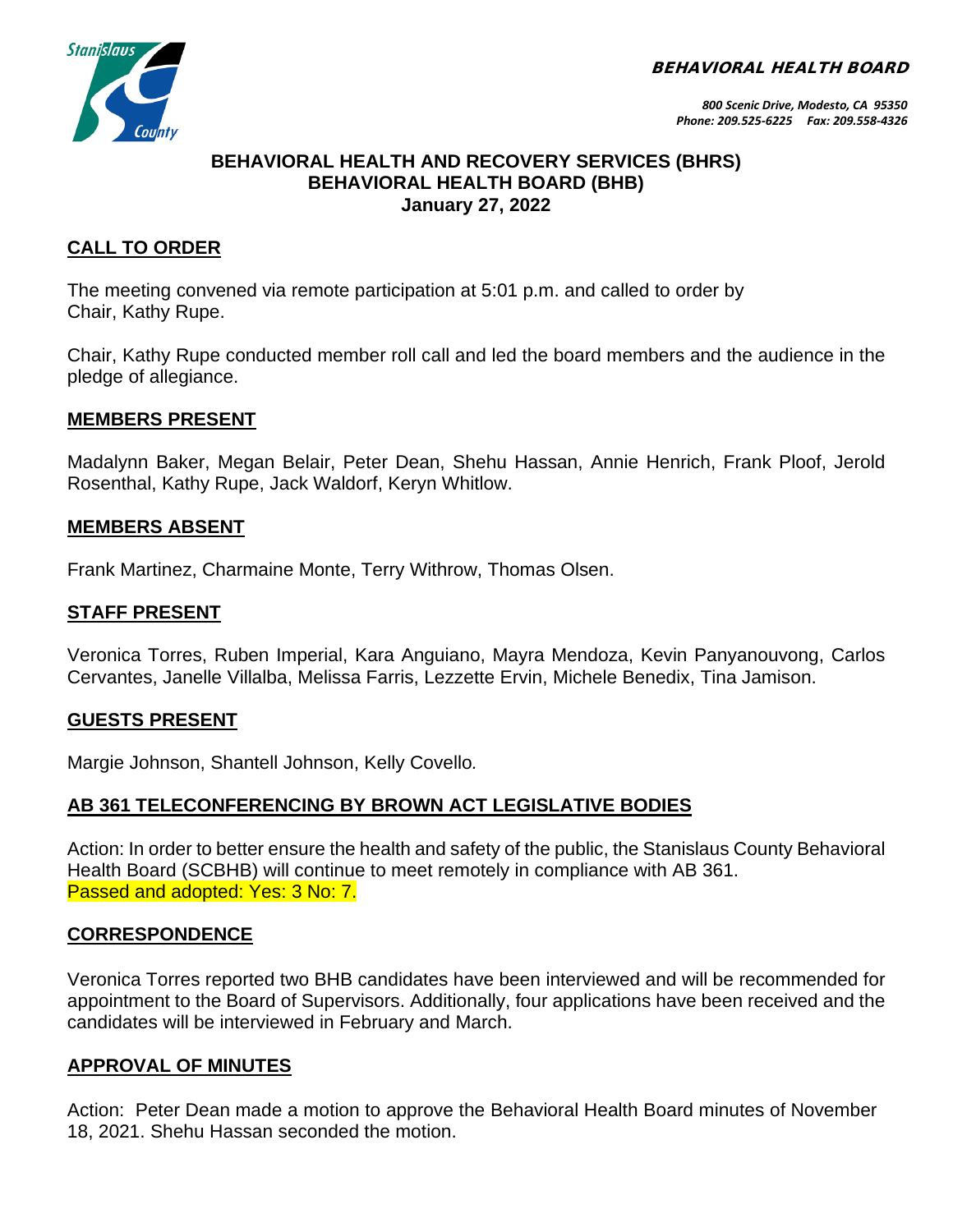Behavioral Health Board January 27, 2022 Page 2 of 4

# **BOARD OF SUPERVISORS (BOS) REPORT**

None reported.

# **PRESENTATION: MENTAL HEALTH SERVICES ACT (MHSA) PLAN UPDATE FUNDING FOR INNOVATIONS COMMUNITY PLANNING PROCESS AND STAKEHOLDER INPUT**

Kara Anguiano, BHRS Chief Fiscal and Administrative Officer, provided a PowerPoint presentation with a brief overview of the MHSA Innovation Plan Update Funding for Innovations Community Planning Process and Stakeholder Input. Kara reported there are additional innovation funds that would provide the opportunity to invest in a community planning process that focuses on promising innovation opportunities while ensuring active engagement across diverse stakeholders. Kara presented the following highlights:

- BHRS will be requesting approval to spend the funds from the Mental Health Services Oversight and Accountability Commission (MHSOAC) and the Board of Supervisors (BOS).
- Innovation Planning funds will support the design, development and implementation of new innovation ideas brought forth through the community planning process.
- Under MHSA regulations, counties may use up to 5% of their total MHSA allocation to fund community program planning and designate positions for oversight and support.
- 5% of the innovation allocations over the next 5 years would be approximately \$425,000 to bolster the support of existing staff in the development and/or bring on a dedicated consultant to lead the effort.

# **PUBLIC HEARING - MHSA INNOVATION PLAN**

Kathy Rupe called the public hearing to order regarding the MHSA Innovation Plan Update Funding for Innovations Community Planning Process and Stakeholder Input. Kathy opened the floor to those present who wished to comment. There being no further comments, the hearing on the MHSA Plan Update Funding for Innovations Community Planning Process and Stakeholder Input closed.

# **PUBLIC COMMENTS: GENERAL, CONSUMER, FAMILY**

None.

# **BHB COMMITTEE ASSIGNMENTS AND AGENDA UPDATE**

Ruben Imperial, BHRS Director, shared an update on the BHB committee structures. There are two new committees, the Mental Health Committee and Substance Use Disorder (SUD) Committee that will provide oversight and meet with each program over the next 18 months. Ruben will be presenting the committee structure before the BHB Executive Committee to elect or appoint a chair for these committees.

It is also recommended that the committees have an agenda that would provide them with the opportunity to visit a different program each month, meet with its consumers, and receive a presentation on the program's data.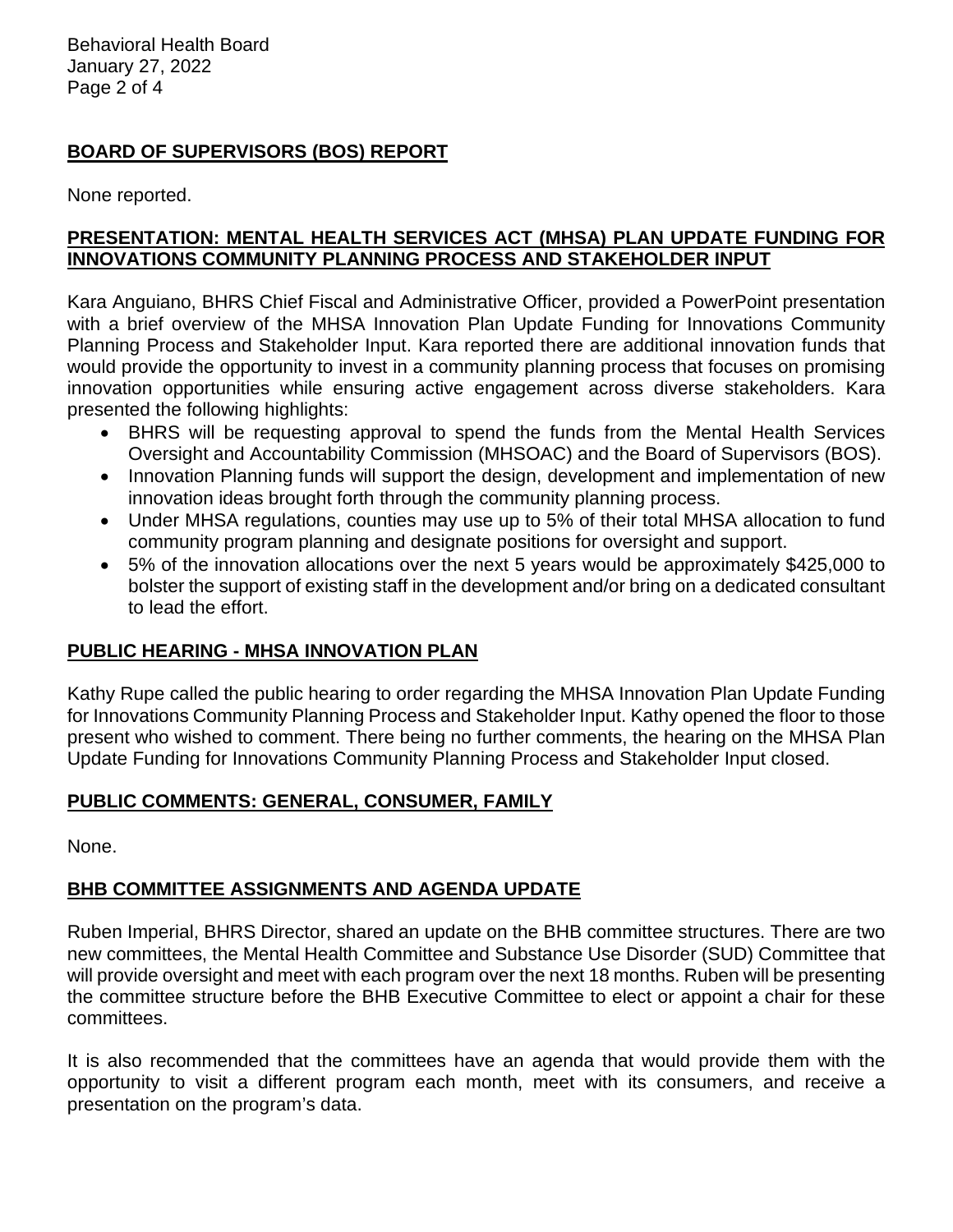### **APPROVE THE CONVENING OF AN INITIATIVES COMMITTEE, APPOINT CHAIRPERSON AND ALLOCATE A TIME FRAME FOR COMMITTEE TO CONVENE**

Ruben Imperial shared that on November 16, 2021, the Board of Supervisors approved changes to the Behavioral Health Board's committee structure to align with the BHRS Strategic Plan. The committees are now as follows:

- Executive Committee
- Administrative and Fiscal Committee.
- Mental Health Committee
- Substance Use Disorder Committee
- Inpatient Committee
- Initiatives Committee

The Initiatives Committee allows the SCBHB to be responsive to emerging community behavioral health issues that warrant the Board's consideration. The SCBHB approves the agenda topics, appoints a Chairperson, and allocates a specified amount of time for the committee to convene. The Executive Committee recommended the housing issue for BHRS clients experiencing homelessness be considered as the first topic of the Initiatives Committee.

Action**:** BHB members unanimously approved the convening of an Initiatives Committee to address the housing issue for BHRS clients for a 90-day period. Members appointed Frank Ploof as Committee Chair and Megan Belair as Co-Chair.

# **DEPARTMENT REPORT**

Ruben Imperial reported the following highlights:

- On January 25, 2022, the Board of Supervisors approved a housing project in partnership with Stanislaus County Affordable Housing Corporation (STANCO) that will construct seven permanent supportive housing units at 35 California Avenue, Modesto. These housing units will be for BHRS clients receiving treatment and experiencing homelessness.
- In addition, the Board of Supervisors approved the Turning Point Community Program (TPCP) Street Outreach and Engagement program. This program is a comprehensive whole-person approach to assist individuals with accessing shelter throughout Stanislaus County, in collaboration with the County's Access Center and Emergency Shelter (ACES) and other community homeless outreach partners.
- Ruben has been working with other county directors to expand the number of students accepted to Stanislaus State's Social Work Program and Mental Health Counseling Program. Additionally, Ruben has been meeting with Modesto Junior College (MJC) to continue work with the California Association of Social Rehabilitation Agencies (CASRA) and their programs around substance use disorder counseling.
- BHRS continues to provide in-person services to clients while also providing staff with options to work from home.

# **ANNOUNCEMENTS**

None reported.